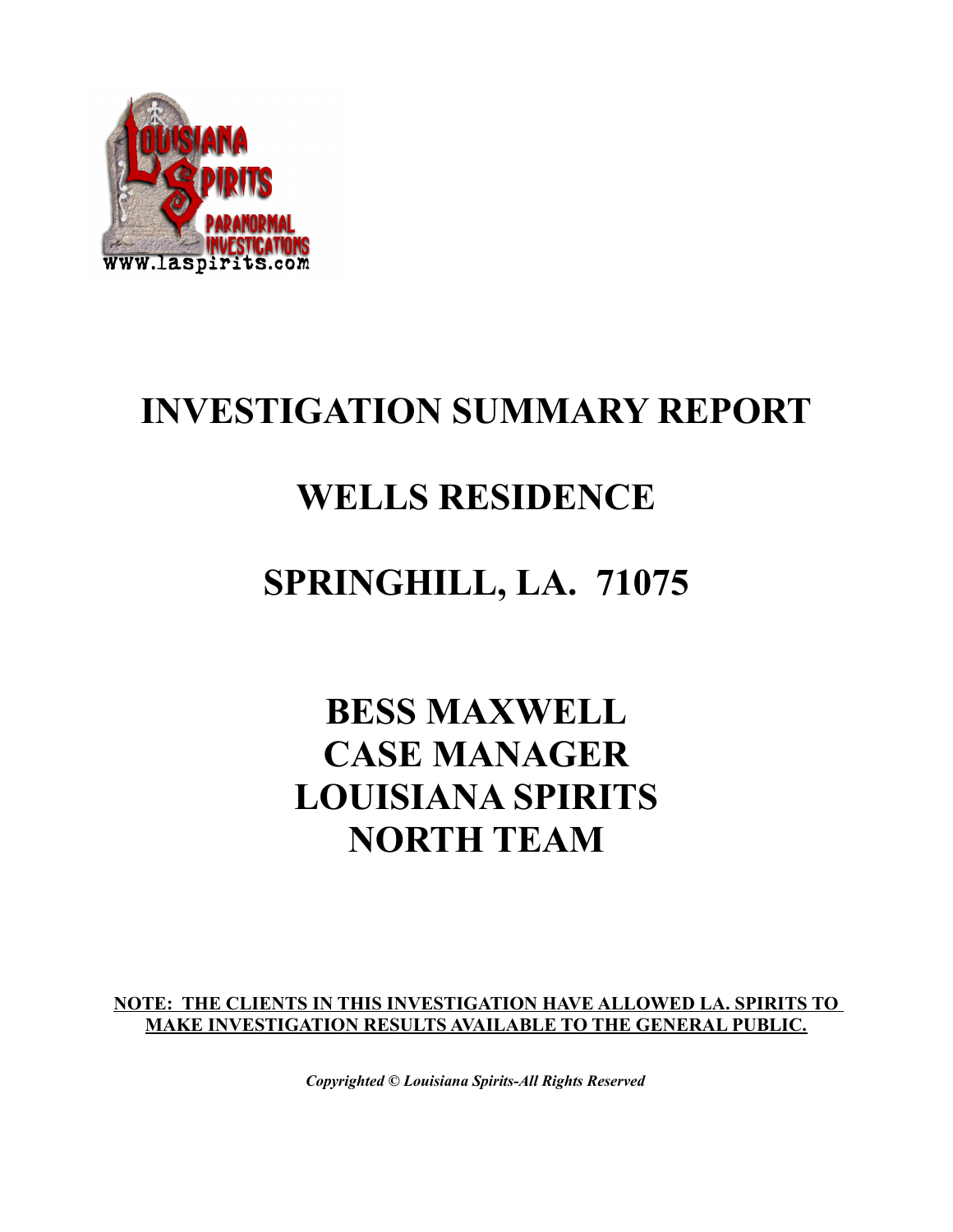### **HISTORY**

The building was constructed in about 1946. Unusual activity has been noted for about 12 years.

#### **EXPERIENCES**

There are a reports of seeing a man dressed in black. A little girl has been seen, and she also talks to children of the family. There are strange banging noised on bedroom doors, with no one near to have done the knocking. Shadow figures have been seen in various areas of the home.

#### **INVESTIGATION**

DATE OF INVESTIGATION: September 2<sup>nd</sup>, 2017

PARTICIPANTS: BESS MAXWELL, KIRK CORMIER, and SUSAN COLEMAN

EQUIPMENT: Digital Cameras, Infrared cameras and DVR system, Digital audio recorders, Ion Counters, P-SB7 Spirit Box, Infra-sound detection equipment, Digital thermometers, Various EMF meters including Tri-Fields and Rempod, Motion detectors including geophone and laser grid systems, and Ovilus interactive voice communications device.

INVESTIGATION: At the time and places tested, no anomalous photos were taken. No data was noted on video. Nothing unusual was detected by laser grid or geophone. No high EMF fields from AC current were found in many locations likely to result in prolonged exposure. No anomalous hot spots were noted. No anomalous motions were noted. No EVP clips were recorded. Two EVP clips formed by the P-SB7 were noted.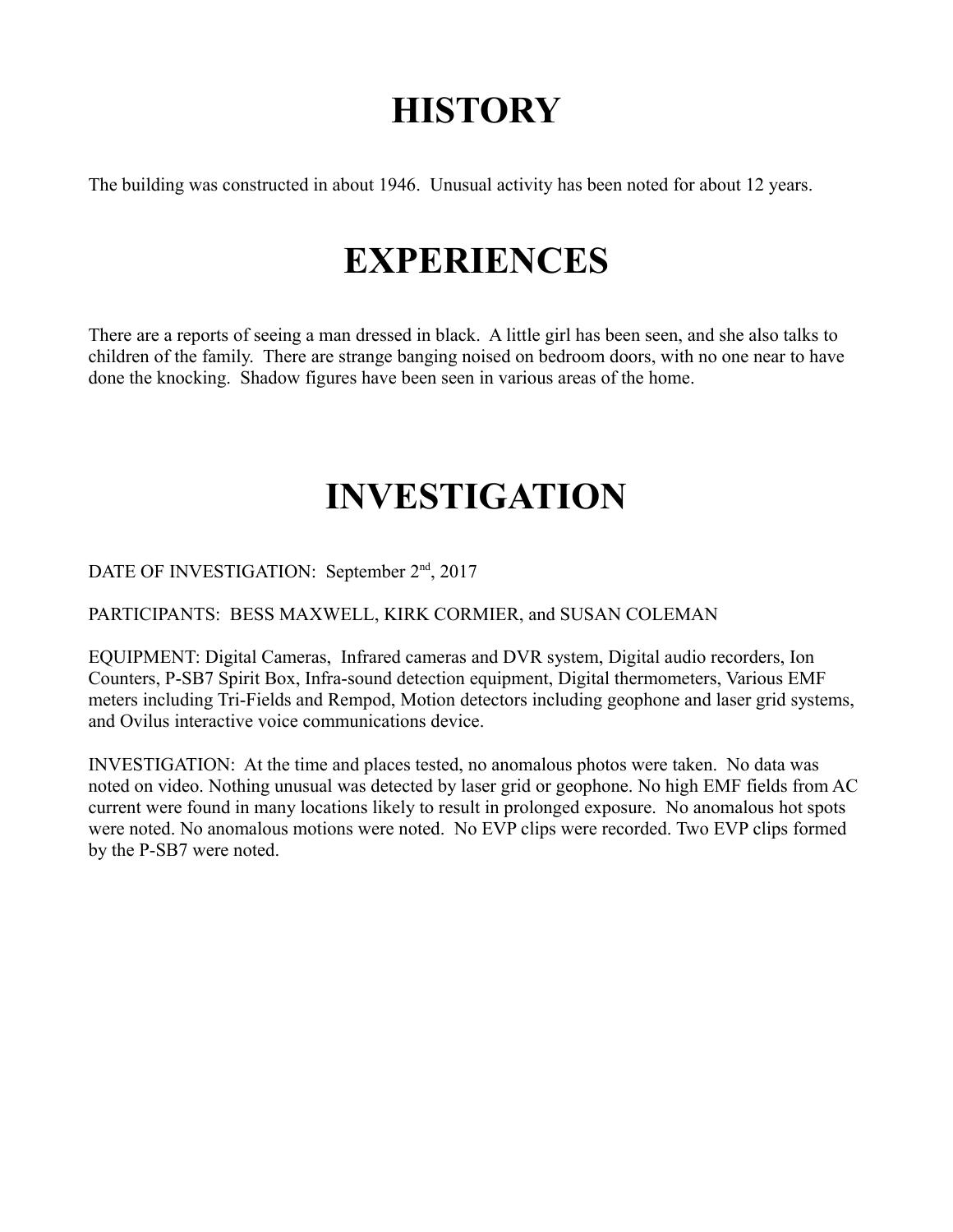#### **PART ONE - AUDIO THE MODEL P-SB7 SPIRIT BOX**

**This device utilizes a milli-second adjustable forward or reverse sweep technique coupled with a white noise distribution between frequency steps. This is designed to add ambient sound energy for the production of real time EVP, allowing for instant feedback in communications attempts. See item 16 in "General Parameters of the EVP Phenomenon".** 

**CLIP ONE – Second back bedroom BESS MAXWELL: "Did you drain the battery in our camera?" MALE VOICE: "Oh, yeah!."**

**CLIP TWO: In bedroom described as "creepy". BESS MAXWELL: "Can you tell us the names of any people in this house?" MALE VOICE: "Enough." SECOND MALE VOICE: "I'll be back."**

#### **STANDARD EVP AUDIO, WITH NO INTENTIONALLY ADDED ENERGY SOURCE**

#### **NONE OBTAINED**